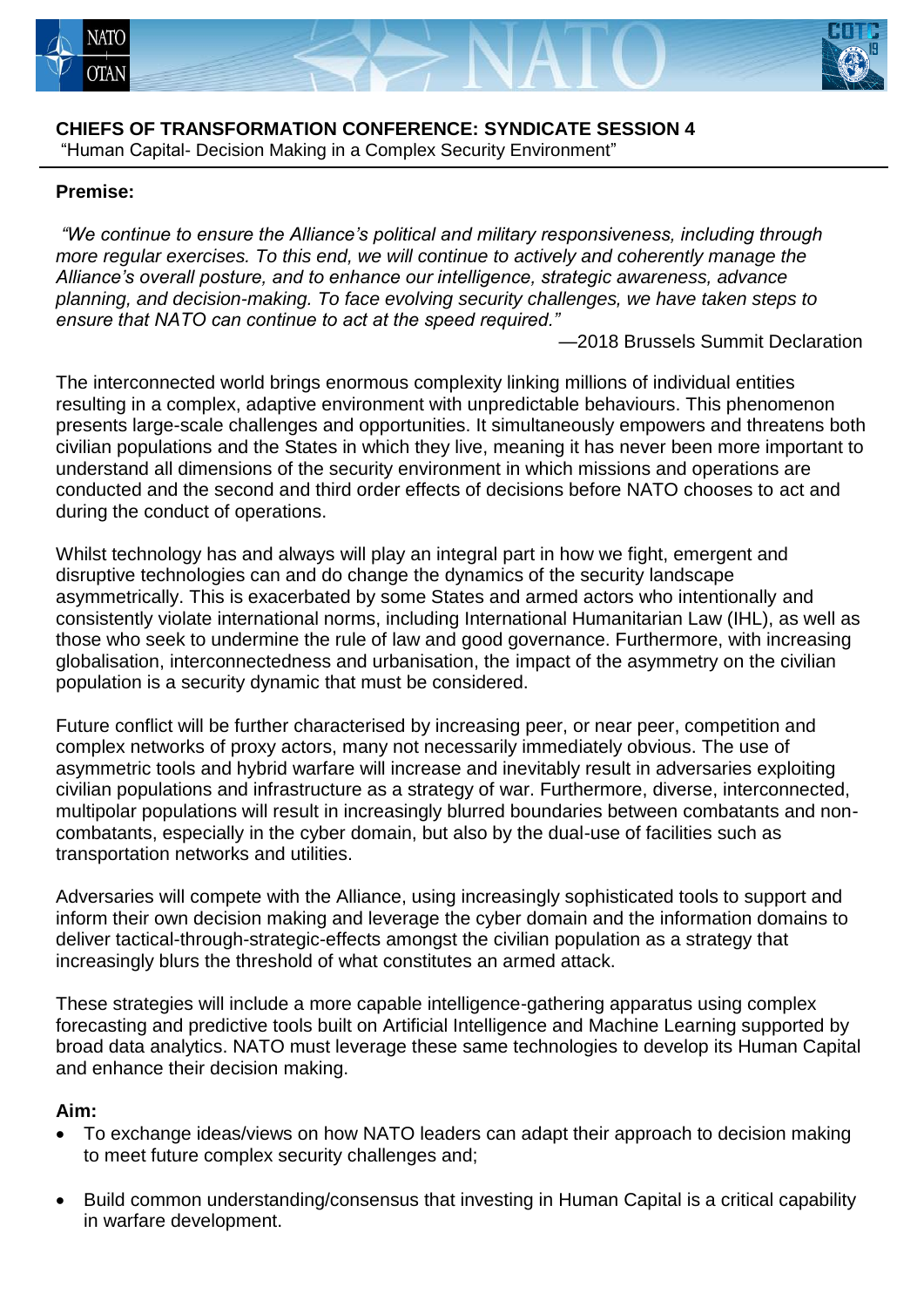



**Why we should be concerned about decision making in complex security environments:** In today's security environment, complex and dynamic decision making cycles are being continually compressed. Furthermore, our adversaries invariably have the advantage of unity of purpose which puts a consensus based organization at a disadvantage. Therefore NATO's leaders need to seek innovative approaches including leveraging advanced technologies now in order to mitigate these challenges.

**How this Syndicate Session approached these challenges:** The session was moderated by Major General (Ret) Roger Lane CBE FCMI, Royal Marines, a former Senior Mentor to ACT and Senior Exercise Advisor to Joint Warfare Centre as well as a leader in the field of human capital development. The interactive session focused on how NATO leaders can adapt their approach to decision making using a complex security environment as a scene setter and analyzing the different aspects of the decision making process.

### **Questions this Syndicate Session answered:**

- Are the processes and tools that support today's strategic decision makers fit for purpose?
- How can NATO integrate technology into the decision making processes; what obstacles need to be overcome?
- To what extent can, and should, technology be used to help understand the 2nd and 3rd-order effects of strategic decisions?
- How can NATO develop future strategic leaders through innovation in education, training and exercises?

# **Syndicate Discussion Main Points:**

- Educating and training leaders is critical before integrating technologies into the decision making cycle which will also build the leaders trust in using the data/information the technologies provide to support decision making. Creating an environment where leaders can learn from failure.
- Information sharing barriers across Nations could hamper the ability to fully integrate technology into the decision making process.
- Improve decision making at the speed of relevance by improving data analytics to include storage, processing and the sharing of information.
- There is a lack of clarity regarding NATO's role in developing strategic leaders.
- The human capital development process is too linear and lacks agility to adapt to the speed of relevance.
- Lots of data potentially available, but challenging to transform into knowledge and decision support: organisation, skills, processes and tools.
- Technology offers many opportunities but considerable challenges: resistance to change, trust, interoperability and data governance.
- Need better tools to characterise crises/potential crises and anticipate the spectrum as to how they might evolve.
- Human capital has also the aim of bridging the military and civilian world. There is room for improvement in this regard within NATO.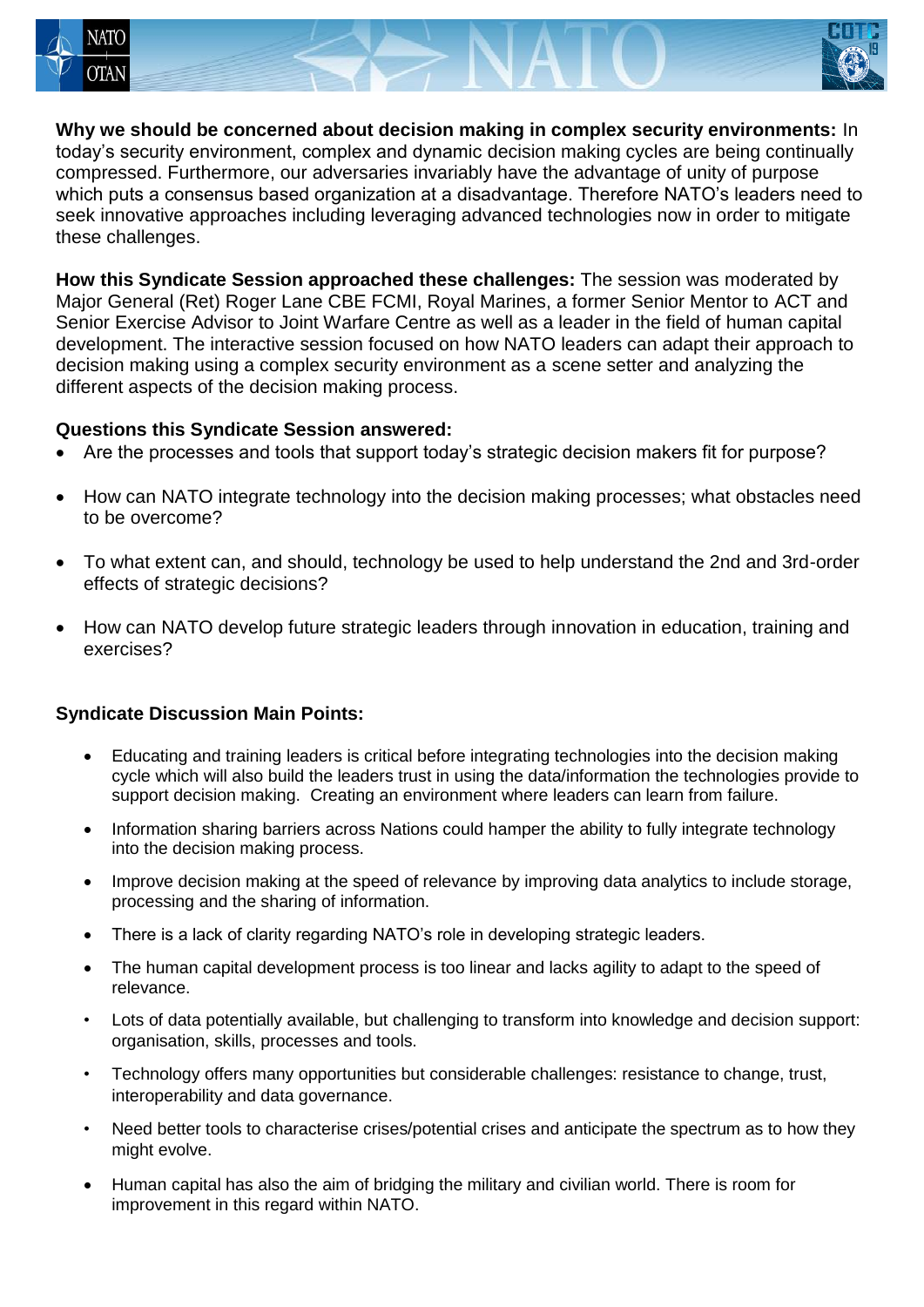



### **Syndicate Actionable Items**:

- NATO should create a culture of continuous learning among NATO leadership to effectively integrate technologies to maintain our competitive edge in a complex security environment.
- NATO should improve interoperability with regards to technology since it is critical to ensuring relevant data and information is available in support of strategic decision making.
- Create a NATO strategic leadership development programme that prepares potential candidates for future NATO appointments.
- Accelerate the introduction of technology with a focus on data collection, processing and exploitation in order to support enhanced decision making.
- Research to understand the second and third order effects of military operations better in order to sustain a campaign focus by strategic leaders.
- NATO must set up definition and a common language so that Nations can have more answers and less questions.

### **Syndicate Closing Plenary Slides**